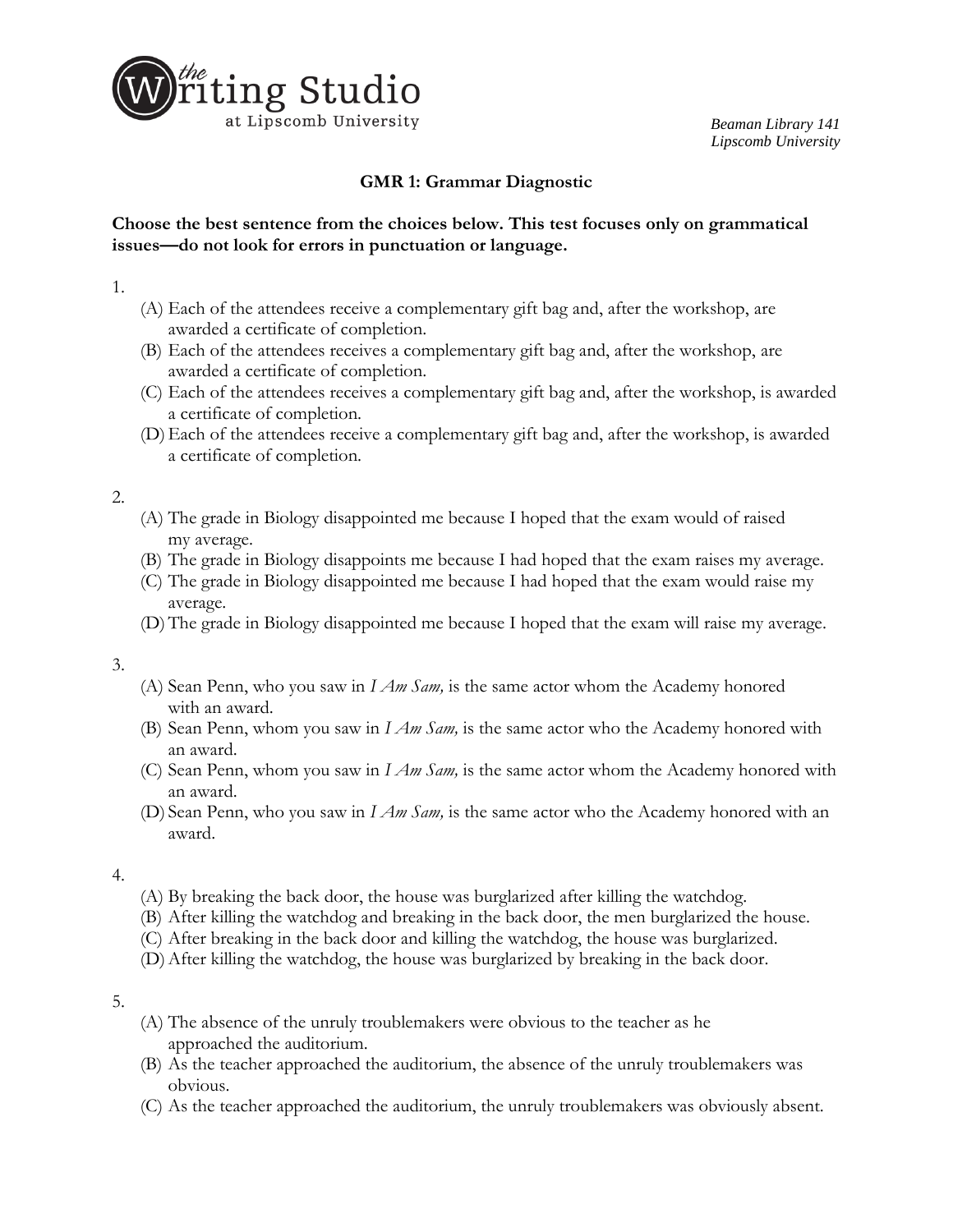(D)The absence of the troublemakers along with their unruly behavior were obvious to the teacher as he approached the auditorium.

#### 6.

- (A) Greta glared angrily at the man when he booed the little ballerinas on the stage and remarked they didn't do good.
- (B) Greta glared angry at the man when he booed the little ballerinas on the stage and remarked they didn't do well.
- (C) Greta glared angrily at the man when he booed the little ballerinas on the stage and remarked they didn't do well.
- (D)Greta glared angry at the man when he booed the little ballerinas on the stage and remarked they didn't do good.

### 7.

- (A) After Cameron laid the book down on the ottoman, he decided to lie down on the couch and take an afternoon nap.
- (B) After Cameron lay the book down on the ottoman, he decided to lay down on the couch and take an afternoon nap.
- (C) After Cameron laid the book down on the ottoman, he decided to lay down on the couch and take an afternoon nap.
- (D) After Cameron lay the book down on the ottoman, he decided to lie down on the couch and take an afternoon nap.

#### 8.

- (A) Helga and Shelly sprinted down to the store by theirselves to get some snacks before the movie because they didn't want to pay the movie theater prices for a coke and popcorn.
- (B) Helga and me sprinted down to the store by ourself to get some snacks before the movie started because we didn't want to pay the movie theater prices for a coke and popcorn.
- (C) Helga and I sprinted down to the store by ourselves to get some snacks before the movie started because we didn't want to pay the movie theater prices for a coke and popcorn.
- (D)Helga and Shelly sprinted down to the store by themselves to get some snacks before the movie because them didn't want to pay the movie theater prices for a coke and popcorn.

#### 9.

- (A) Ruby Turpin, prejudice against people who are poorer than she, is one of the most biased characters in literature.
- (B) Prejudice against people who are poorer than she, Ruby Turpin is one of the most bias characters in literature.
- (C) One of the most biased characters in literature, Ruby Turpin is prejudice against people who are poorer than herself.
- (D)Ruby Turpin, prejudiced against people who are poorer than she, is one of the most biased characters in literature.

10.

- (A) I forgot to lock the door which foolish mistake that allowed the burglar to enter.
- (B) My forgetting to lock the door was a foolish mistake that allowed the burglar to enter.
- (C) My foolish mistake was the door I forgot to lock that allowed the burglar to enter.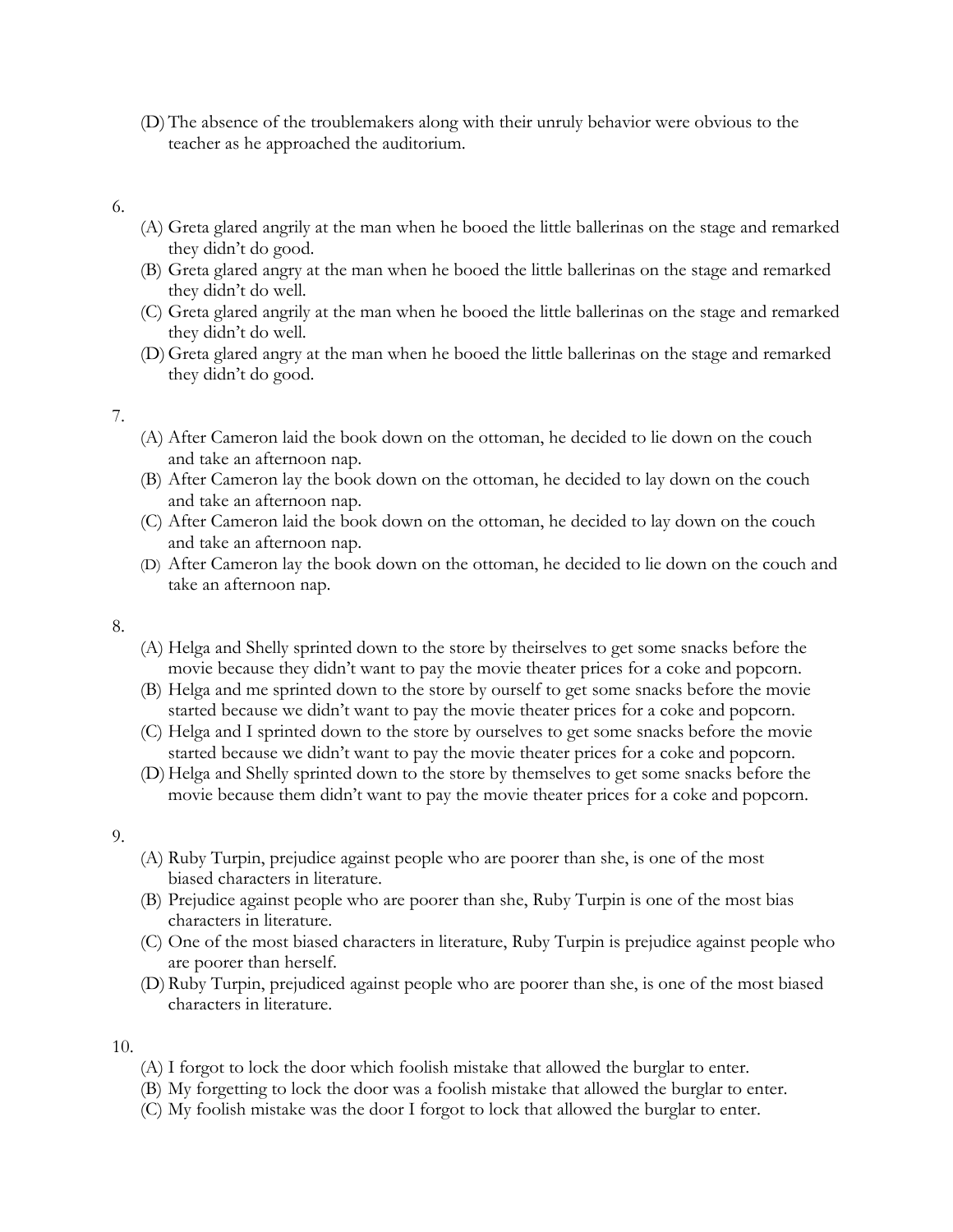(D)Because I foolishly forgot to lock the door, the burglar was able to enter, which was a mistake.

### 11.

- (A) While studying for the geology test, my pet dog lay at my feet.
- (B) My pet dog laid at my feet while studying for a geology test.
- (C) While I was studying for a geology test, my pet dog lay at my feet.
- (D) While I was studying, my pet dog lay at my feet for a geology test.

### 12.

- (A) Jane is the smartest twin, but Jill is the more talented.
- (B) Of the twins, Jane is the smarter, and Jill is the more talented.
- (C) Jane is the smartest twin, but Jill is the most talented.
- (D)Of the twins, Jane is the smartest, and Jill is the more talented.

### 13.

- (A) Whom do you suppose told Rex who we were talking about?
- (B) Who do you suppose told Rex whom we were talking about?
- (C) Who do you supposed told Rex who we were talking about?
- (D) Whom do you suppose told Rex whom we were talking about?

### 14.

- (A) My sister, in addition to all my cousins, are spending the summer at the beach.
- (B) My cousins, as well as my sister, is spending the summer at the beach.
- (C) Neither my sister nor my cousins is spending the summer at the beach.
- (D) Neither my sister nor my cousins are spending the summer at the beach.

### 15.

- (A) Each girl is having their dresses altered substantially.
- (B) Each of the girls is having her dress altered substantially.
- (C) Each of the girls are having their dresses altered substantially.
- (D)Each one of the girls is having their dresses altered substantially.

### 16.

- (A) How much money did Jeremiah save to purchase a new bass boat?
- (B) How much money does Jeremiah save to purchase a new bass boat?
- (C) How much money do Jeremiah have to purchase a new bass boat?
- (D) How much money did Jeremiah saved to purchase a new bass boat?

# 17.

- (A) Did Joyce tell you that Susan has her ring?
- (B) Did Joyce tell you about Susan getting her ring?
- (C) Did Joyce tell you about Susan's ring which she got?
- (D) Did Joyce tell you about Susan's getting a ring?

# 18.

(A) The sheriff, as well as his deputy, has already been investigated, and the list of suspected commissioners, lawmen, and other county officials keep growing.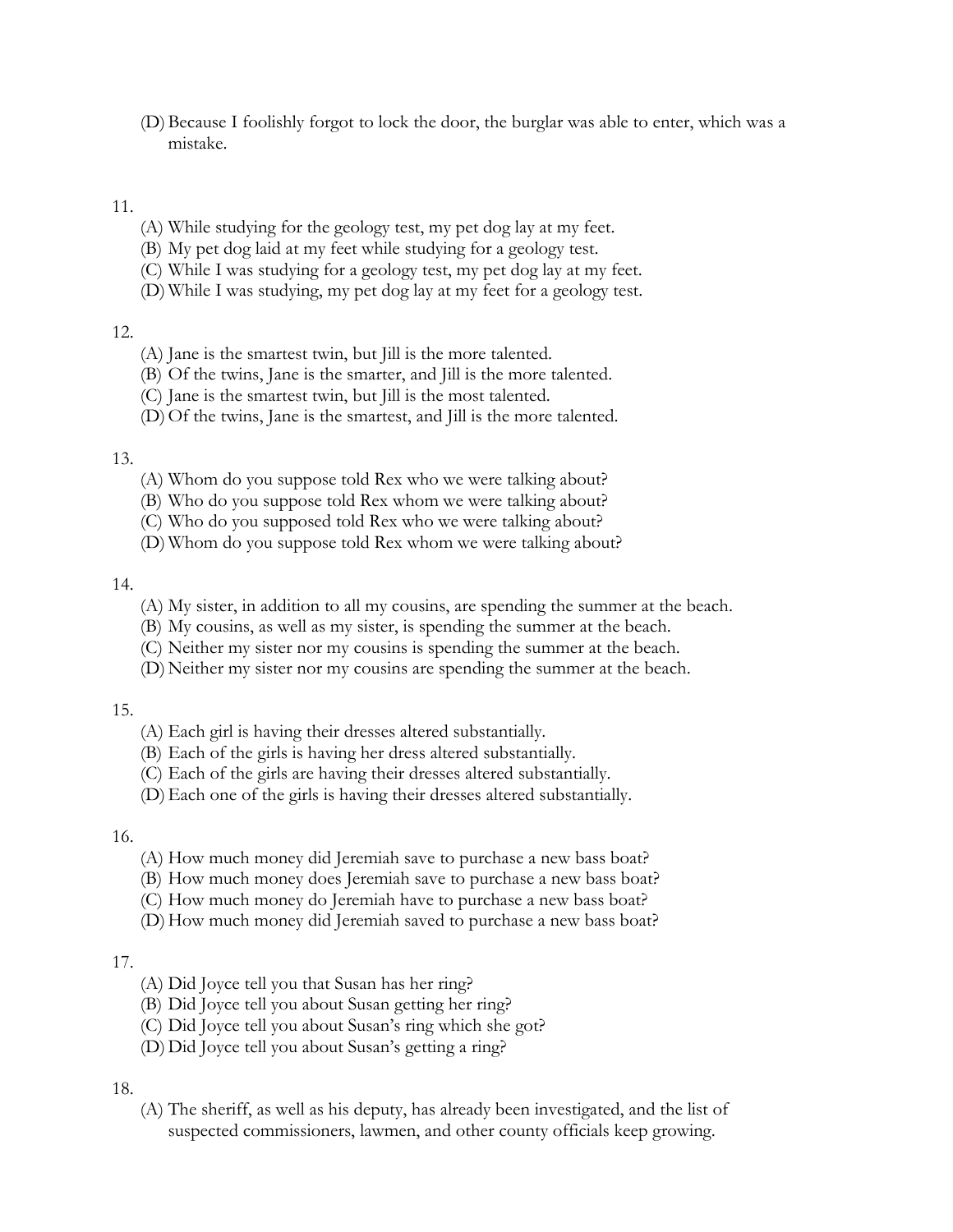- (B) The sheriff, as well as his deputies, have already been investigated, and the list of suspected commissioners, lawmen, and other county officials keep growing.
- (C) The sheriff, as well as his deputy, has already been investigated, and the list of suspected commissioners, lawmen, and other county officials keeps growing.
- (D)The sheriff, as well as his deputy, have already been implicated, and the list of suspected commissioners, lawmen, and other county officials keep growing.

### 19.

- (A) Air pollution is a current world issue, but it does not affect the fifteenth century.
- (B) Air pollution is a current world issue, but it did not affect the fifteenth century.
- (C) Air pollution was a current world issue, but it does not affect the fifteenth century.
- (D)Air pollution was a current world issue, but it did not affect the fifteenth century.

### 20.

- (A) Almost all the advice she gave me will affect my decision.
- (B) Most all the advice she gave me will affect my decision.
- (C) Most all the advice she gave me will effect my decision.
- (D) My decision will be effected by almost all her advice.

### 21.

- (A) Reading letters is a pleasure, but to write them is something few people enjoy.
- (B) Reading letters is a pleasure, but not very many people like to write them.
- (C) To read a good letter is a pleasure, but writing them is difficult for many people.
- (D)Reading letters is a pleasure, but writing them is something few people enjoy.

# 22.

- (A) A gerbera daisy is the more beautiful of daisies, but lilies are even the most beautiful than daisies.
- (B) A gerbera daisy is the most beautiful of all daisies, but lilies are even most beautiful than daisies.
- (C) A gerbera daisy is the more beautiful of daisies, but lilies are even more beautiful than daisies.
- (D)A gerbera daisy is the most beautiful of all daisies, but lilies are even more beautiful than daisies.

### 23.

- (A) Between you and I, Gene Rodenberry is a writer of who we can all be proud.
- (B) Between you and me, Gene Rodenberry is a writer of whom we can all be proud.
- (C) Between you and I, Gene Rodenberry is a writer of whom we can all be proud.
- (D) Just between we two, Gene Rodenberry is a writer of whom we can all be proud.

# 24.

- (A) As she passed by my window, she also went past the front door.
- (B) As she past by my window, she also went passed the front door.
- (C) When she passed by my window, she forgot that she had already past the front door.
- (D)In the past, she often went passed my window, forgetting that she had passed by the door.